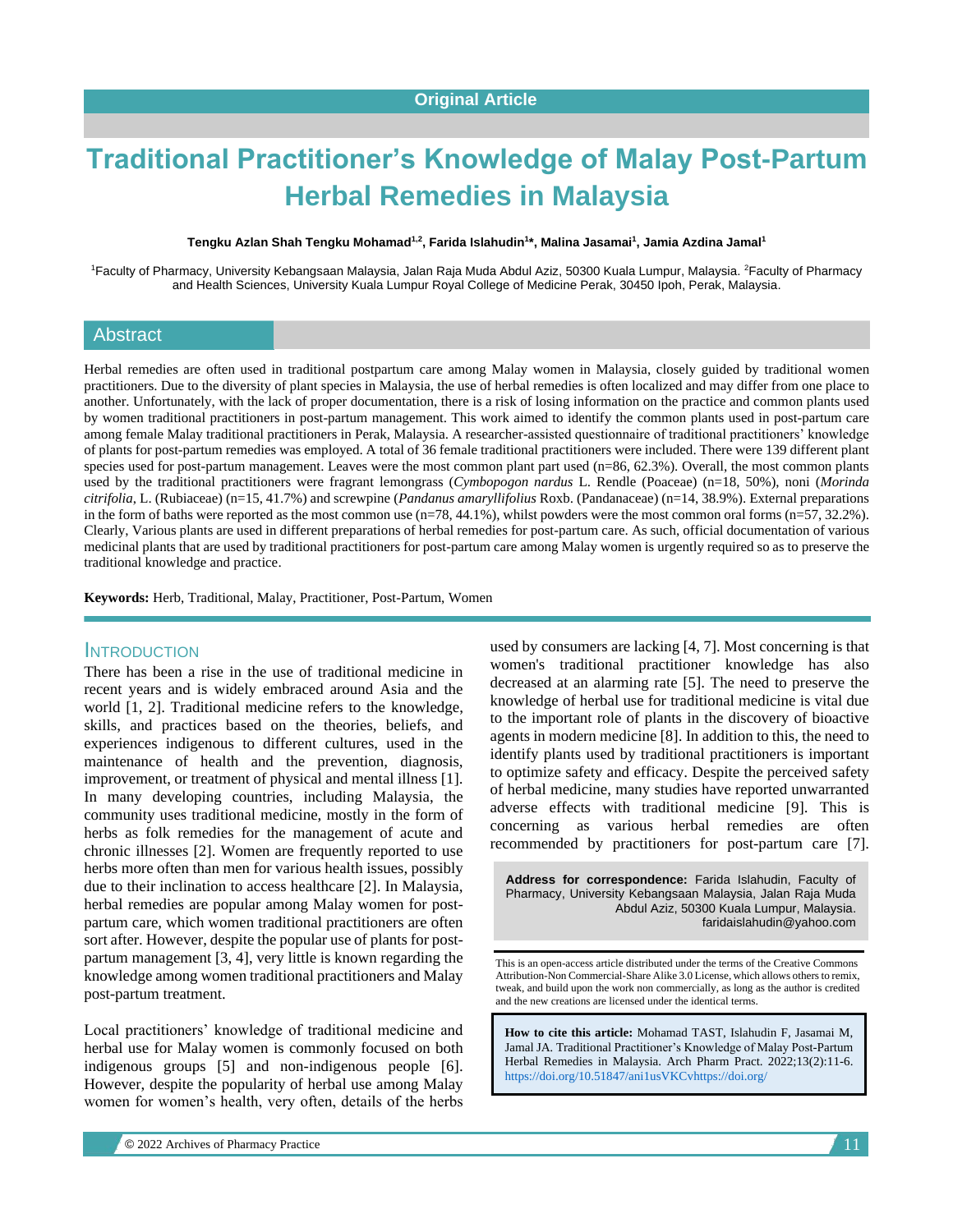Despite their knowledge of herbal remedies, many practitioners may not be aware of the potential adverse effects on women and their children when recommending the herbs [9]. Thus, close monitoring of herbal remedies recommended by traditional practitioners, especially among women is required to reduce the incidence of adverse side effects, and drug-herb interactions and to optimize efficacy.

Among Malay women, herbal remedies are used frequently after childbirth due to their perceived natural and safer origins [3, 7]. Herbal remedies are also thought to be easily accessible and cheaper than conventional medicines [2]. Given the vast rainforests in Malaysia, a diverse number of plants exist, many unexplored and potentially useful as medicinal sources. In view of this diversity, the use of post-partum herbal remedies among Malay women is reported to differ from one state to another [7]. The distinct variances could be largely due to differences in the availability of plants [4]. Most often, the use of multiple herbs is recommended for one indication, either as a herbal drink, to be taken orally, or used as a bath mixture [2, 7]. It is interesting to note that at times, one herb is used by various practitioners for the same indication, as observed for post-partum care, prompting the possibility of its effectiveness and efficacy in solving the target issue [7].

There is a need to document the uses of these herbs to ensure the preservation of traditional medicine practice, especially among women. Documenting the different plants used could also provide valuable clues in the search for improved safe use of herbal remedies. With rapid modernization and development of rural areas occurring globally, there is a serious threat to medicinal plant diversity. Changes to traditional lifestyles can further threaten the continuity of familiarity with traditional medicine knowledge. This is especially a challenge as practitioners rarely document the use of different plant types and their parts and amount in herbal preparations. Therefore, this work aimed to identify common post-partum herbal remedies used among Malay women traditional practitioners in Perak, Malaysia, in an attempt to preserve their knowledge.

## MATERIALS AND METHODS

A cross-sectional study was performed among female traditional practitioners in Perak. At least one practitioner from each district was selected. The inclusion criteria of traditional practitioners were recognized as a traditional healer in the village or known to utilize medicinal plants for self-treatment or the family, must possess knowledge of the uses of medicinal plants, and must be mentioned at least by three villagers. Those that did not complete the interview were excluded from the study. Both purposive and snowball sampling approaches were utilized in the selection of practitioners. Oral informed consent was obtained before inclusion in the study.

Perak is a state that is situated in the north-central region of Peninsular Malaysia. It is divided into eleven districts: Hulu

Perak, Kerian, Larut Matang and Selama, Bagan Datuk, Perak Tengah, Hilir Perak, Kuala Kangsar, Muallim, Kampar, Batang Padang and Manjung [10, 11]. It has a land area of 2.1 million hectares, with approximately half or equivalent to 998,306.02 hectares of which being forest area [10-12].

Data was collected using a researcher-assisted questionnaire. The data collection was performed using a questionnaire adapted from previous work [13], which was divided into three parts, A, B and C. Part A consisted of demographic data of the practitioner such as age, income, location, and level of education, category of practice, duration of practice and occupation. Part B includes data on sources of knowledge, efforts to preserve or disseminate knowledge, and methods of preservation of traditional practice. Respondents were also asked whether they were well versed in taxonomy or pharmacognosy, processing techniques or quality control methods with regards to the plants used, methods of gathering plants, and availability [13, 14]. In Part C, details of the most common plants used for managing women post-partum were collected. This was followed by details of the plants used for herbal remedies such as; the vernacular name of the plant, part of the plants used, its medicinal uses, and methods of preparation [13, 14].

Analysis of data was performed using SPSS Statistics for Windows, version 24 (IBM Corp., Armonk, N.Y., USA). All data were divided into categories and presented as frequency and percentages. Continuous data such as age and income were presented as mean and standard deviations (SD).

## RESULTS AND DISCUSSION

A total of 36 female practitioners were included in the study. Approximately half of the practitioners (n=19, 52.7%) had other jobs, of which 1 (2.8%) was a rubber tapper and homesteader, respectively, 8 (22.2%) practitioners were also petty traders and 9 (25%) were traditional massage therapists. Of the 36 practitioners, 10 (27.8%) were plant collectors/ sellers and the remaining 26 (72.2%) were healers. Details of the traditional practitioners are shown in **(Table 1)**.

A total of 10 (27.8%) practitioners revealed that they obtained knowledge of medicines via inspirations and dreams. The remaining 26 (72.2%) received the knowledge of plant use for post-partum herbal remedies via friends and relatives. Details of traditional practitioners' sources of knowledge are shown in **(Table 2)**.

A total of 138 plants based on Malay plant names were used for post-partum care. However, on closer inspection, 138 different Malay plants represented 126 scientific names. The families of medicinal plants species used for post-partum care were mostly Zingiberaceae (n=20), Lamiaceae (n=11), and Acanthaceae (n=8) **(Figure 1)**.

The most common plant part used were leaves (n=86, 62.3%),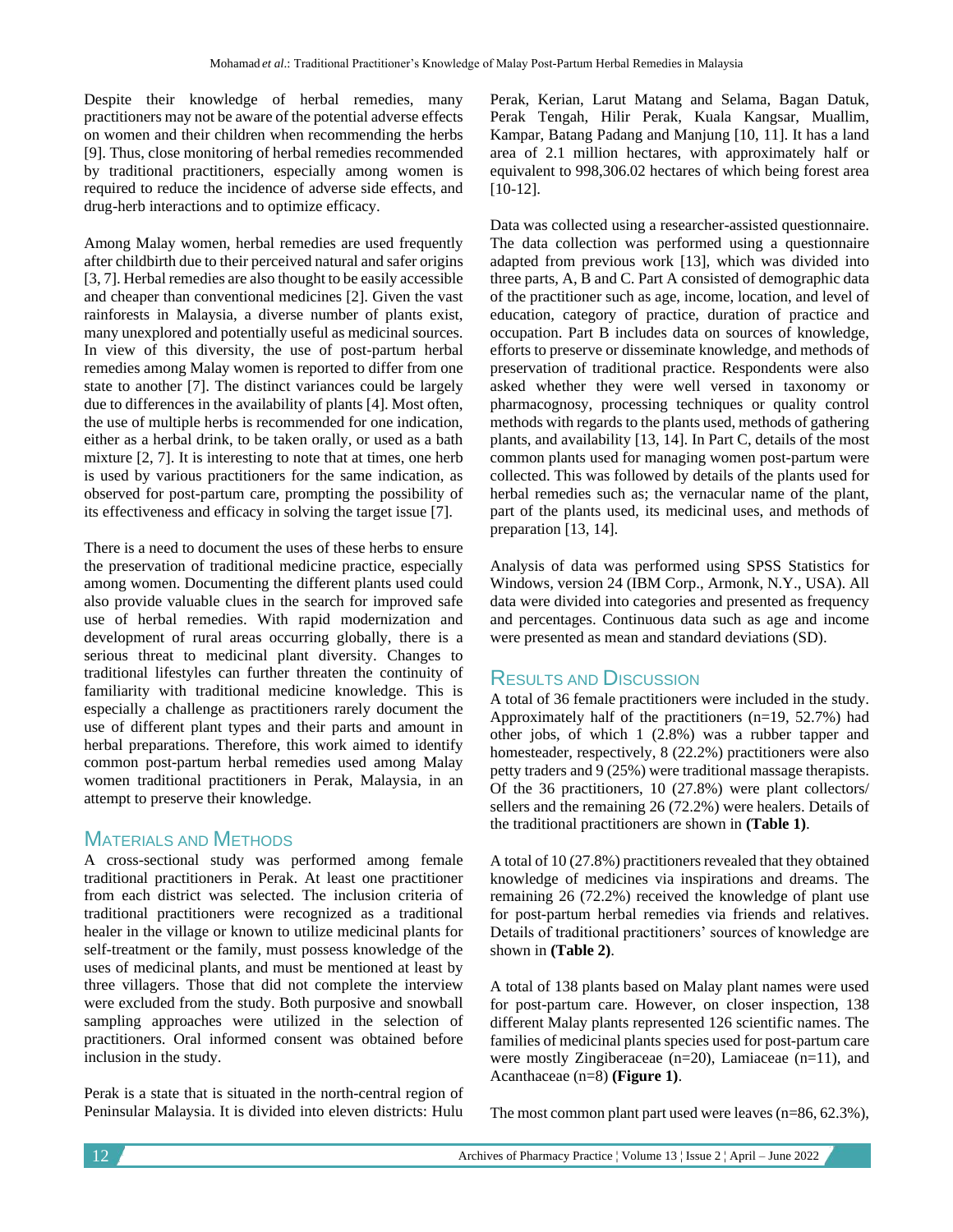followed by roots  $(n=29, 21.0\%)$ , rhizomes  $(n=15, 10.9\%)$ , seeds (n=12, 8.7%), fruits (n=11, 8.0%), whole plants (n=8, 5.8%), flowers (n=5, 3.6%), barks (n=5, 3.6%), bulbs (n=2, 1.4%) and tubers (n=1, 0.7%).

The 20 most common plants are reported in **(Table 3)**. Of the total 36 practitioners, the most common plant used among them were fragrant lemongrass 'serai wangi' (*Cymbopogon nardus*) (n=18, 50%), noni 'mengkudu' (*Morinda citrifolia* L.) (n=15, 41.7%) and screwpine 'pandan' (*Pandanus amaryllifolius*, Roxb.) (n=14, 38.9%). From the 20 most common plants used, most were in the form of leaves (n=14, 70%), followed by fruits (n=3, 15%), seeds (n=2, 10%) and rhizomes (n=1, 5%). The plants were used in either external or oral form.

External preparations reported were in the form of baths, steam baths, massage oils, and powders. Baths are prepared by boiling herbs in water for a few minutes, and cold water was added before being used for bathing. Steamed baths are herbs added into boiling water, and the steam used for a steam bath. Massage oils are coconut oils infused with herbs that are used for body massages. Powders are herbs that are dried and crushed into fine powder to be used on the body, giving a warm sensation. It was reported that the most common use of the plants in external form was baths (n=78, 44.1%).

Internal preparations included maajun, boiled drinks, powder, juice, and raw herbs. Maajun is a preparation of rolling dry herbs into a small ball-like form and it is then taken orally, either swallowed whole or chewed. Boiled drinks are herbs that are boiled and simmered for a few minutes and ingested while warm. Powders are dried herbs that are crushed fine, mixed into boiling water, and taken with or without sugar. Herbal juices are preparations that are added with fruit juice and water. Raw herbs are herbs in their natural form and are usually taken with meals, very much like ingesting salads. The most common type of internal form used for post-partum use were powders in oral form (n=57, 32.2%).

| Characteristics<br>Table 1.<br>practitioners (n=36)            |                                  | of the traditional |  |  |
|----------------------------------------------------------------|----------------------------------|--------------------|--|--|
| <b>Characteristics</b>                                         | n/ mean±SD                       | %/range            |  |  |
| Age                                                            | $64.3 \pm 12.9$                  | 33-83              |  |  |
| Income/month<br>Refused to disclose                            | $12000 \pm 15716$<br>32          | 1000-30000<br>88.9 |  |  |
| <b>Number of practitioners</b><br>interviewed in each district | 3                                | 8.3                |  |  |
| Bagan Datuk<br><b>Batang Padang</b>                            | $\overline{2}$<br>$\overline{2}$ | 5.6<br>5.6         |  |  |
| Hilir Perak<br>Hulu Perak                                      | $\overline{2}$<br>$\overline{2}$ | 5.6<br>5.6         |  |  |
| Kampar<br>Kerian                                               | 5<br>6                           | 13.9<br>16.7       |  |  |
| Kinta<br>Kuala Kangsar                                         |                                  | 2.8<br>2.8         |  |  |
| Larut, Matang dan Selama<br>Manjung                            | 4                                | 11.1<br>2.8        |  |  |

| Muallim<br>Perak Tengah      |               | 19.4 |
|------------------------------|---------------|------|
| <b>Level of education</b>    |               |      |
| None                         | 6             | 16.7 |
| Primary                      | 22            | 61.1 |
| Secondary                    | 8             | 22.2 |
| Tertiary                     |               | 0    |
| Duration of practice (years) | $32.5 + 16.6$ | 4-64 |

#### **Table 2.** Details of knowledge of the traditional practitioners (n=36)

| <b>Details of knowledge</b>                       | n                             | $\frac{0}{0}$ |
|---------------------------------------------------|-------------------------------|---------------|
| The effort to preserve or disseminate the         |                               |               |
| knowledge<br>N <sub>0</sub>                       | 31<br>5                       | 86.1          |
| Yes                                               |                               | 13.9          |
| Method of preservation of the knowledge           |                               |               |
| Recorded by the children that learn the knowledge | 1                             | 2.7           |
| Written as a log of medicinal recipes             | 1                             | 2.7           |
| Only a few selected were recorded in a book       | 1                             | 2.7           |
| Written in a book                                 | 1                             | 2.7           |
| Used to write in a book, but lost the book        | 1                             | 2.7           |
| Knowledge of taxonomic botany or pharmacognosy    |                               |               |
| Nο                                                | 36                            | 100.0         |
| Yes                                               | $\Omega$                      | $\Omega$      |
| Knowledge of processing techniques of medicines   |                               |               |
| N <sub>0</sub>                                    | 34                            | 94.4          |
| Yes                                               | $\mathfrak{D}_{\mathfrak{p}}$ | 5.6           |
| Knowledge of quality control methods of herbal    |                               |               |
| products                                          | 35                            | 97.2          |
| N <sub>0</sub>                                    | 1                             | 2.8           |
| Yes                                               |                               |               |

Post-partum care is essential among Malay women, with many opting for herbal remedies during this time to optimize their health [15, 16]. During this post-partum period, many Asian mothers go through a period termed 'confinement' [3, 15], which may last between a few weeks to a little more than a month, often guided by a women's traditional practitioner. During this period, the mother is required to go through a strict diet, extended rest, and many opt for herbal remedies. The lack of modern medicines available for post-partum care makes this a lucrative area for traditional practitioners in Malaysia, as new mothers look for alternative remedies to facilitate recuperation during the confinement period. Herbal remedies for post-partum care are thought to accelerate the recovery process [15]. Various herbs are used by mothers for post-partum care [16]. However, they are often uncertain of what is taken as practitioners very rarely divulge the contents of their remedies. This is not surprising, as evidently, many traditional practitioners admit that they do not document or disseminate their knowledge. This lack of documentation [17, 18] has become increasingly worrying as preservation of traditional medicinal practice becomes more limited. Safeguarding knowledge of Malay traditional practice in post-partum care is indeed warranted.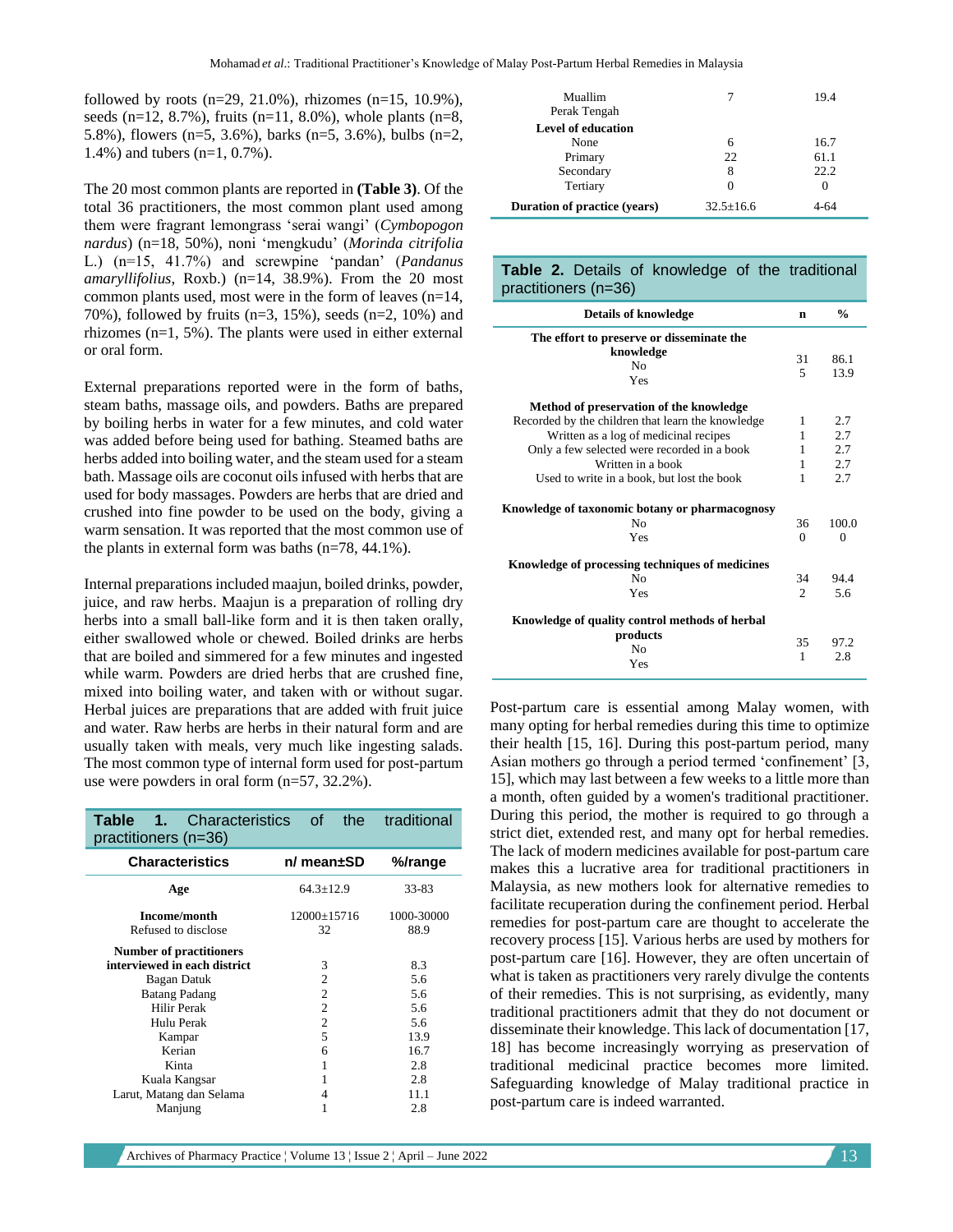

Figure 1. Families of the medicinal plant species used for post-partum care (n=138)

| Table 3. Plant species, parts, and forms used for post-partum care among traditional practitioners (n=36) |              |                             |                |                |                      |                |                  |                |              |              |
|-----------------------------------------------------------------------------------------------------------|--------------|-----------------------------|----------------|----------------|----------------------|----------------|------------------|----------------|--------------|--------------|
| <b>Plant species</b>                                                                                      | <b>Parts</b> | <b>External preparation</b> |                |                | Internal preparation |                |                  |                |              |              |
|                                                                                                           |              | bath                        | steam<br>bath  | massage<br>oil | external<br>powder   | maajun         | boiled<br>drinks | oral<br>powder | juice        | raw<br>herbs |
| Cymbopogon nardus                                                                                         | Leaves       | 14                          | 3              | $\overline{2}$ |                      | 1              |                  | $\overline{c}$ |              |              |
| Morinda citrifolia                                                                                        | Leaves       | 10                          | 1              | 1              |                      | 1              | 1                | 3              |              | 1            |
| Pandanus amaryllifolius                                                                                   | Leaves       | 13                          | 2              |                |                      |                |                  |                |              |              |
| Kaemferia galangal                                                                                        | Leaves       | $\mathbf{1}$                | 1              |                | $\overline{c}$       | $\overline{c}$ | 6                | 5              |              |              |
| Alpinia galangal                                                                                          | Leaves       | 9                           |                |                |                      |                | 2                |                |              |              |
| Flemingia strobilifera                                                                                    | Leaves       | 10                          | $\overline{c}$ |                |                      | 1              |                  | 1              |              |              |
| Quercus infectoria                                                                                        | Fruit        | $\mathbf{1}$                |                |                |                      | 2              | 4                | 5              | $\mathbf{1}$ | 1            |
| Lawsonia inermis                                                                                          | Leaves       | 6                           | 2              |                |                      |                | 1                | 1              |              |              |
| Acorus calamus                                                                                            | Leaves       | 3                           |                |                | 1                    | 2              |                  | $\overline{4}$ |              |              |
| Piper retrofractum                                                                                        | Fruit        |                             |                |                | 2                    | 3              |                  | 6              |              |              |
| Piper nigrum                                                                                              | Leaves       |                             |                |                | 1                    | 2              |                  | 6              |              |              |
| Cuminum cyminum                                                                                           | Seed         |                             |                |                | 1                    | 2              | 2                | 5              |              |              |
| Pimpinella anisum                                                                                         | Seed         |                             |                |                | 1                    | $\overline{c}$ | 2                | 4              |              |              |
| Curcuma xanthorrhiza                                                                                      | Leaves       | $\mathbf{1}$                | 1              |                | 1                    | 1              | 2                | 3              |              |              |
| Helicteres isora                                                                                          | Fruit        |                             |                |                |                      | 1              |                  | 4              |              |              |
| Blumea balsamifera                                                                                        | Leaves       | 4                           |                |                |                      |                |                  |                |              |              |
| Zingiber officinale                                                                                       | Rhizomes     | $\overline{\phantom{a}}$    | 1              |                |                      |                | 3                | $\overline{c}$ |              |              |
| Labisia pumila var. alata                                                                                 | Leaves       | $\mathbf{1}$                |                |                |                      |                | 3                | 1              |              |              |
| Curcuma longa                                                                                             | Leaves       | 2                           | 1              |                | 1                    | 1              | 2                | $\overline{4}$ | 1            |              |
| Clerodendrum serratum                                                                                     | Leaves       | 3                           | 1              | $\mathbf{1}$   |                      | $\mathbf{1}$   |                  | 1              |              |              |

Malaysia has been advocating for the documentation of herbal remedies with the publication of the Malaysian Herbal

Monograph [19]. Since 1999, three volumes of the Malaysian Herbal Monograph have been published (i.e. Malaysia Herbal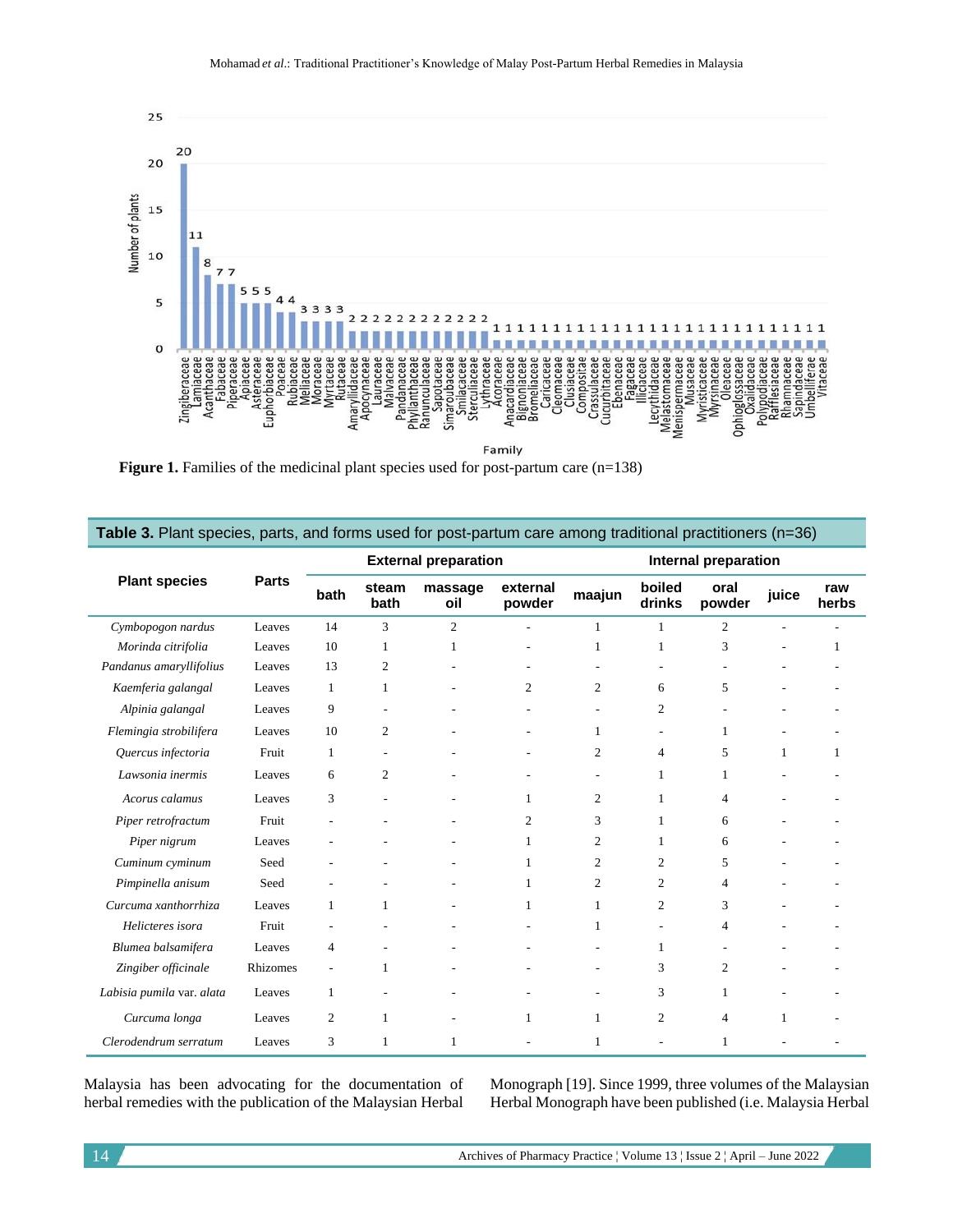Monograph 1999; Malaysia Herbal Monograph 2009; Malaysia Herbal Monograph 2013) [20-22] the latest Malaysia Herbal Monograph in 2015 has over 69 medicinal plants investigated [19]. Other publications on Malay medicinal plants are also widely available such as Ridley (1907) [23], Gimlette (1913, 1971) [24, 25], Gimlette and Burkill (1930) [26], Gimlette and Thomson (1939) [27], and Burkill (1935, 1966) [28, 29], all of which predates the Malaysian Herbal Monographs. Interestingly, not all reported plants used in the current work are found in the Malaysia Herbal Monograph. The need to update the information on Malay traditional practices is thus evident, especially due to the lack of official reporting from the traditional practitioners themselves. At present, the most recent work on such practice has been performed in Pahang, Negeri Sembilan, and Johor [3, 4], albeit to the best of our knowledge this is the first from Perak.

Baths and steam baths are often recommended to women under confinement as it is traditionally used to keep them clean, invigorated, and remove bad odors [15]. The need to retain strict hygiene among women during confinement periods has often been reported [15]. In this instance, traditional practitioners soak the leaves in boiling water which is then added to baths or used as a steam bath. *C. nardus, M. citrifolia, F. strobilifera,* and *P. amaryllifolius* Roxb., are fragrant plants, with essential oils often used in bath and body products such as shower gels and soap. Studies have also shown that the essential oils of *M. citrifolia*, *F. strobilifera,* and *C. nardus* have antibacterial and antifungal properties [30-32], further supporting the benefits of the clean and invigorating herbal remedies used in post-partum traditional practice. On the other hand, despite the popularity of the fragrant *P. amaryllifolius* Roxb. use in Malaysia, as either a flavoring in local cuisine or a natural air freshener, little is known with regards to its benefits and medicinal properties in post-partum care, prompting the need for further research.

Among oral preparations, the current work reports both *K. galangal L.* and *Q. infectoria* G. Oliver to be most frequently used for post-partum care as a drink, either by boiling the raw herbs or mixing pre-prepared powders into hot water. *K. galangal* L, aromatic ginger, is touted for its medicinal properties, among them, reducing bloating, stomach ache, and swelling. Interestingly anti-inflammatory and analgesic pharmacological properties are well-documented for *K. galangal* L, reducing inflammation in vitro [31-34], which is comparable to its traditional purpose. Its analgesic effects are also demonstrated to be comparable to aspirin [31]. In vitro pharmacological activity of *K. galangal,* L is mainly through its active constituent ethyl p-methoxycinnamate [33, 34]. On the other hand, *Q. infectoria* G. Oliver is recommended by traditional practitioners to reduce swelling of the uterine after childbirth as well as to prevent vaginal discharge and rashes [33]. The in vitro anti-inflammatory [33] and antimicrobial properties of *Q. infectoria* G. Oliver [35-37], has also been

documented and may support its use to reduce swelling and prevent rashes.

To that end, despite the common use of *F. strobilifera* and *P. amaryllifolius* Roxb., as herbal remedies in post-partum care [38], to this date, no quality specifications of the common contents of these herbs are found in the Malaysian Herbal Monograph (2015). The need to start documenting information about these plants is vital as there is a large gap in the current knowledge of herbal remedies used in the herbal industry. The current work thus provides additional information on the common herbs used among Malay traditional practitioners for post-partum care and further strengthens the need to rapidly document the various plant species available for use in the herbal industry

## **CONCLUSION**

Malaysia is home to a vast array of plant species, many of which are used in traditional medicine. The need to document the uses of the plants in herbal remedies is currently supported by the government in an attempt to safeguard the traditional practice of medicine, as well as ensure the safe use of herbs. This is essential as many plants are used without appropriate knowledge of their benefits, undermining efforts to promote the safe use of traditional medicine. Although various plants were identified in post-partum use, a few plants were more frequently recommended than others, further strengthening the need to continue identifying the different herbs used in the herbal industry for the management of women's health.

## ACKNOWLEDGMENTS: None CONFLICT OF INTEREST: None FINANCIAL SUPPORT: None

ETHICS STATEMENT: The study was approved by the Universiti Kebangsaan Malaysia Research Ethics Committee (JEP-2018-522).

### **REFERENCES**

- 1. World Health Organization (WHO). General guidelines for methodologies on research and evaluation of traditional medicine. World Health Organization, Geneva, 2000.
- 2. Peltzer K, Pengpid S. Prevalence and determinants of traditional, complementary and alternative medicine provider use among adults from 32 countries. Chin J Integr Med. 2018;24(8):584-90.
- 3. Jamal JA, Ghafar ZA, Husain K. Medicinal Plants used for Postnatal Care in Malay Traditional Medicine in the Peninsular Malaysia. Pharmacogn J. 2011;3(24):15-24.
- 4. Nordin MS, Zakaria NH. Plants used for medicines by the indigenous Malay of Pahang, Malaysia. Med Plants. 2016;8(2):142-50.
- 5. Berkes F, Colding J, Folke C. Rediscovery of traditional ecological knowledge as adaptive management. Ecol Appl. 2000;10(5):1251-62.
- 6. Gómez-Baggethun E, Mingorría S, Reyes-García V, Calvet L, Montes C. Traditional ecological knowledge trends in the transition to a market economy: Empirical study in the Doñana natural areas. Conserv Biol. 2010;24(3):721-9.
- 7. Mohamad TAST, Islahudin F, Jasamai M, Jamal JA. Preference, perception and predictors of herbal medicine use among Malay women in Malaysia. Patient Prefer Adherence. 2019;13:1829-37.
- 8. Fabricant DS, Farnsworth NR. The value of plants used in traditional medicine for drug discovery. Environ Health Perspect. 2001;109(Suppl.1):69-75.